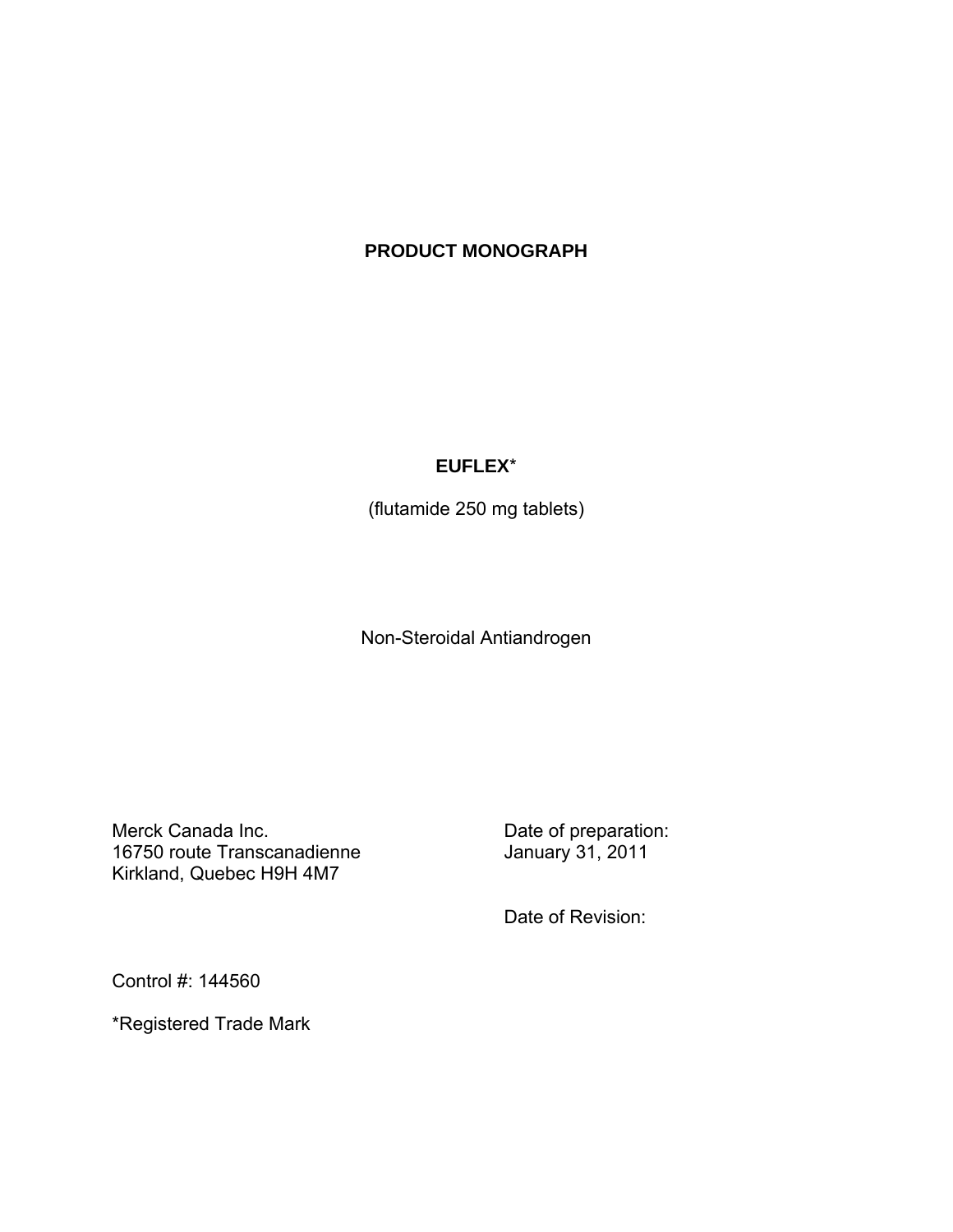## PRODUCT MONOGRAPH

## **EUFLEX**

(flutamide 250 mg tablets)

## **THERAPEUTIC CLASSIFICATION**

### **Non-steroidal antiandrogen**

### **ACTION and CLINICAL PHARMACOLOGY**

Flutamide demonstrates potent antiandrogenic effects by inhibiting androgen uptake and/or inhibiting nuclear binding of androgen in target tissues. In adult male rats, ventral prostate weights and seminal vesicle weights were markedly reduced by daily administration of flutamide.

### **Pharmacokinetics**

Analysis of plasma, urine, and feces following a single oral 200 mg dose of tritiumlabelled flutamide to human volunteers showed that the drug is rapidly and completely absorbed. It is excreted mainly in the urine with 4.2% of the dose excreted in the faeces over 72 hours. The composition of plasma radioactivity showed that flutamide is rapidly and extensively metabolized, with flutamide comprising 2.5% of plasma radioactivity one hour after administration. At least six metabolites have been identified in plasma. The major plasma metabolite is a biologically active alpha-hydroxylated derivative, which accounts for 23% of the plasma tritium one hour after drug administration. The major urinary metabolite is 2-amino-5-nitro-4-(trifluoromethyl)phenol.

Following a single 250 mg oral dose to normal adult volunteers, low plasma levels of varying amounts of flutamide were detected. The biologically active alpha-hydroxylated metabolite reaches maximum plasma levels in about two hours, indicating that it is rapidly formed from flutamide. The plasma half-life for this metabolite is about 6 hours.

Following multiple oral dosing of 250 mg three times a day in normal geriatric volunteers, flutamide and its active metabolite approached steady-state plasma levels (based on pharmacokinetic simulations) after the fourth flutamide dose. The half-life of the active metabolite in geriatric volunteers after a single flutamide dose is about 8 hours and at steady-state is 9.6 hours.

Flutamide, *in vivo*, at steady-state plasma concentrations of 24 to 78 ng/mL is 94% to 96% bound to plasma proteins. The active metabolite of flutamide, *in vivo*, at steadystate plasma concentrations of 1556 to 2284 ng/mL, is 92% to 94% bound to plasma proteins.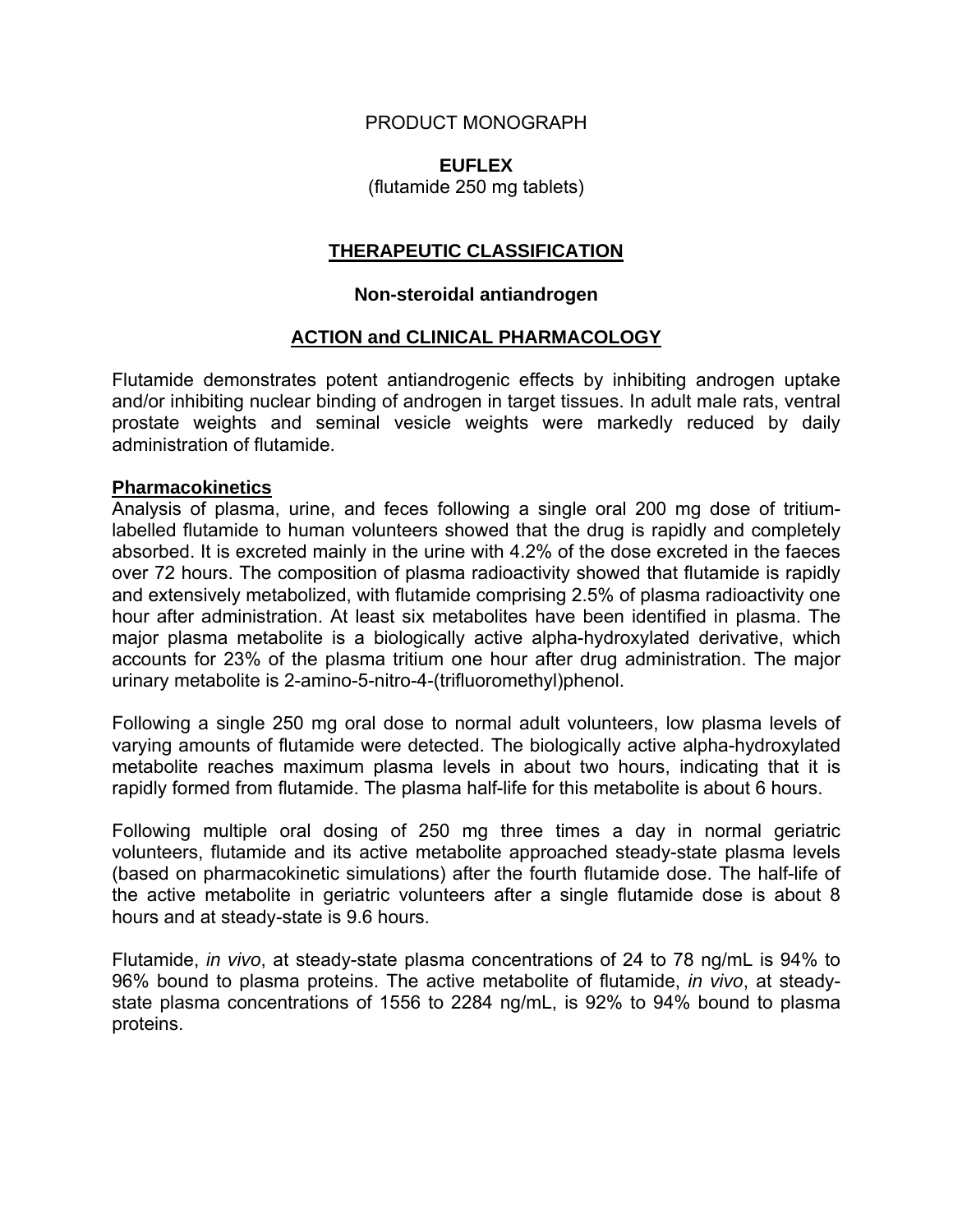In male rats neither flutamide nor any of its metabolites are preferentially accumulated in any tissue except the prostate after an oral 5 mg/kg dose of  $^{14}$ C-flutamide. Total drug levels were highest 6 hours after drug administration in all tissues. Levels declined at roughly similar rates to low levels at 18 hours. The major metabolite was present at higher concentrations than flutamide in all tissues studied.

Elevations of plasma testosterone and estradiol levels have been noted following flutamide administration.

## **INDICATIONS AND CLINICAL USE**

**EUFLEX** (flutamide) Tablets are indicated for use in combination with LHRH agonistic analogues (such as leuprolide acetate) for the treatment of metastatic prostatic carcinoma (stage  $D_2$ ). To achieve the benefit of the adjunctive therapy with **EUFLEX**, treatment must be started simultaneously using both drugs. **EUFLEX** Tablets are also indicated as an adjunctive therapy to orchiectomy, in order to achieve complete androgen blockade.

**EUFLEX** Tablets in combination with LHRH agonists are also indicated prior to and during definitive external beam radiotherapy for patients with bulky locally advanced Stage  $B<sub>2</sub>$  and Stage C prostatic carcinoma. (See Dosage and Administration).

## **CONTRAINDICATIONS**

**EUFLEX** (flutamide) Tablets are contraindicated in patients who have shown hypersensitivity to flutamide or any component of this preparation.

**EUFLEX** is contraindicated in patients with severe hepatic impairment.

**EUFLEX** has not been studied in women and is not indicated for this population, particularly for nonserious or nonthreatening conditions.

## **WARNINGS**

### **General**

- Gynecomastia occurred in 9% of patients receiving flutamide together with medical castration.

- Physicians must familiarize themselves with the proper use of LHRH before combination medication is contemplated.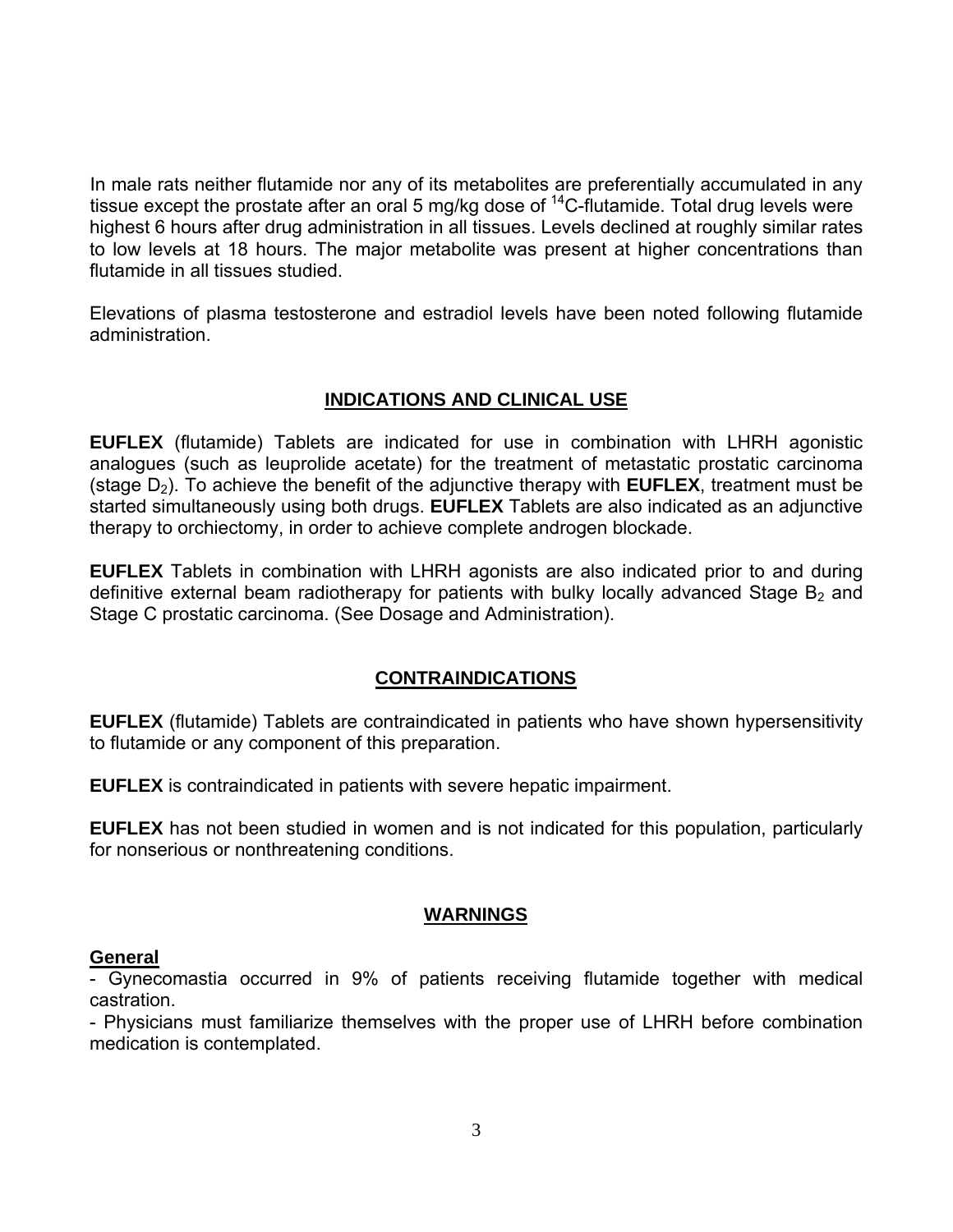### **Hepatic Injury**

There have been postmarketing reports of hospitalization and rarely death due to liver failure in patients taking flutamide. Evidence of hepatic injury included elevated serum transaminase levels, jaundice, hepatic encephalopathy, and death related to acute hepatic failure. The hepatic injury was reversible after prompt discontinuation of therapy in some patients. Approximately half of the reported cases occurred within the initial 3 months of treatment with flutamide.

Serum transaminase levels should be measured prior to starting treatment with flutamide. Flutamide is not recommended in patients whose ALT values exceed twice the upper limit of normal. Serum transaminase levels should then be measured monthly for the first 4 months of therapy, and periodically thereafter. Liver function tests also should be obtained at the first signs and symptoms suggestive of liver dysfunction, e.g. nausea, vomiting, abdominal pain, fatigue, anorexia, "flu-like" symptoms, hyperbilirubinuria, jaundice, or right upper quadrant tenderness. If at any time a patient has jaundice, or their ALT rises above 2 times the upper limit of normal, flutamide should be immediately discontinued with close follow-up of liver function tests until resolution.

### **Antiandrogen Withdrawal Syndrome**

In some patients with metastatic prostate cancer, **antiandrogens** (steroidal or non-steroidal), may promote, rather than inhibit, the growth of prostate cancer. A decrease in PSA and/or clinical improvement following the discontinuation of **antiandrogens** have been reported. It is recommended that patients prescribed an **antiandrogen**, who have PSA progression, should have the **antiandrogen** discontinued immediately and be monitored for 6-8 weeks for a withdrawal response prior to any decision to proceed with other prostate cancer therapy.

**Use in Pregnancy and Lactation**: No studies have been conducted in pregnant or lactating women. Therefore, the possibility that EUFLEX may cause fetal harm if administered to a pregnant woman, or may be present in the breast milk of lactating women must be considered.

There was decreased 24-hour survival in the offspring of rats treated with flutamide at doses of 30, 100, or 200 mg/kg/day (approximately 3, 9, and 19 times the human dose) during pregnancy. A slight increase in minor variations in the development of the sternebra and vertebra was seen in fetuses of rats at the two higher doses. Feminization of the males also occurred at the two higher dose levels. There was a decreased survival rate in the offspring of rabbits receiving the highest dose (15 mg/kg/day; equal to 1.4 times the human dose).

## **PRECAUTIONS**

Periodic liver function tests and sperm count determinations must be performed in patients on long-term treatment with flutamide.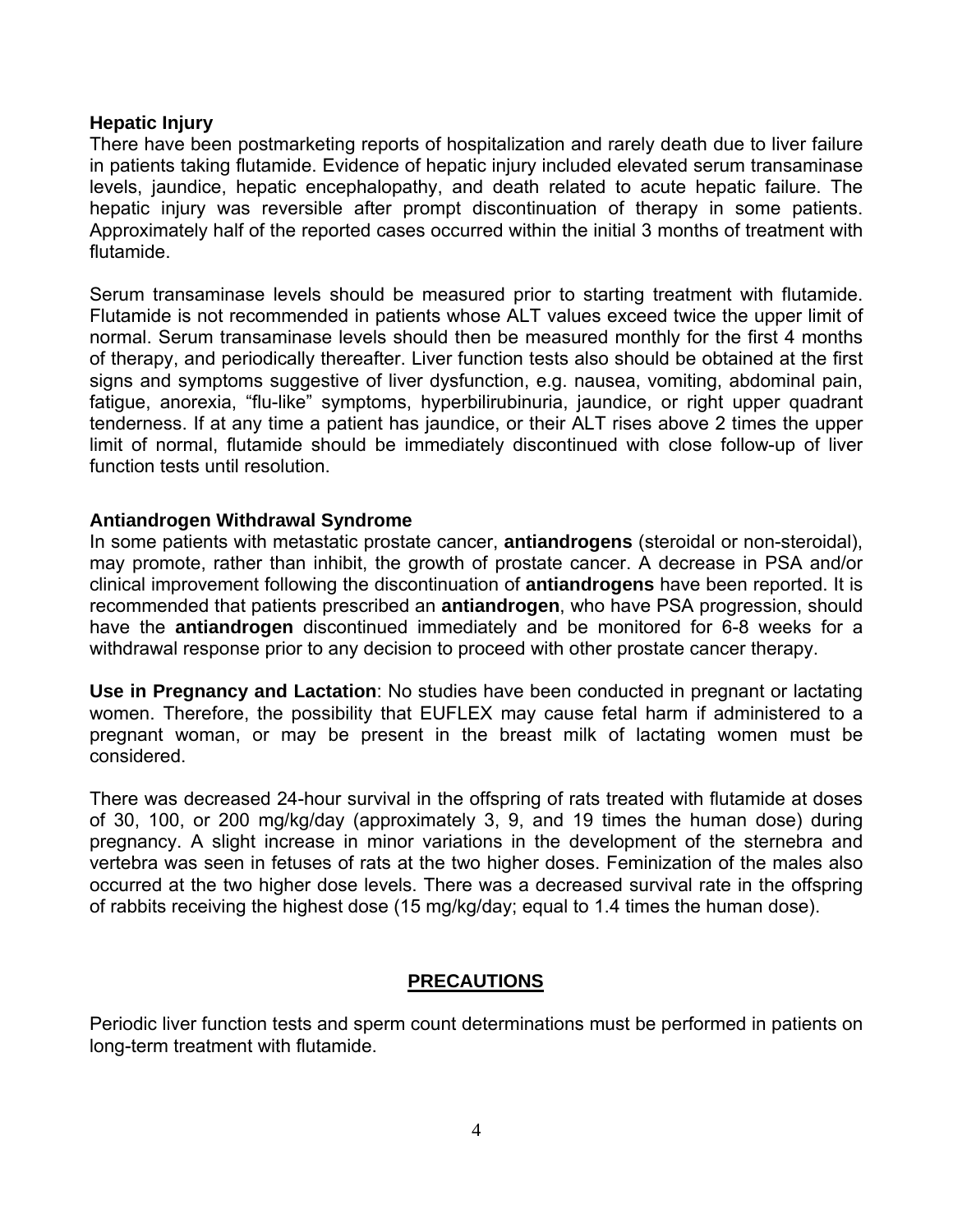After long-term administration in rats, flutamide produced testicular interstitial cell adenomas and dose-related increases in mammary gland adenomas or carcinomas. The relevance of these findings to humans is unknown. It should be noted that few cases of malignant breast neoplasms have been reported in male patients receiving **EUFLEX** (flutamide); causality has not been established.

Since flutamide tends to elevate plasma testosterone and estradiol levels, fluid retention may occur. Accordingly, flutamide should be used with caution in those patients with cardiac disease.

**Hepatic Injury**: Treatment with **EUFLEX** should not be initiated in patients with serum transaminase levels exceeding 2 to 3 times the upper limit of normal.

Since transaminase abnormalities, cholestatic jaundice, hepatic necrosis and hepatic encephalopathy have been reported with the use of flutamide, periodic liver function tests must be performed in all patients.

Appropriate laboratory testing should be done monthly for the first 4 months, and periodically thereafter and at the first symptom/sign of liver dysfunction (e.g., pruritus, dark urine, persistent anorexia, jaundice, right upper quadrant tenderness or unexplained "flu-like" symptoms).

If the patient has laboratory evidence of liver injury or jaundice, in the absence of biopsyconfirmed liver metastases, flutamide therapy should be discontinued if the patient develops jaundice or if serum transaminase levels rise to 2 to 3 times the upper limit of normal, even in clinically asymptomatic patients.

The hepatic injury is usually reversible after discontinuation of therapy and in some patients, after dosage reduction. However, there have been reports of death following severe hepatic injury associated with the use of flutamide.

**Drug interactions**: Interactions between **EUFLEX** Tablets and leuprolide have not occurred. In patients receiving long-term oral-anticoagulant therapy, increases in prothrombin time have been reported after flutamide monotherapy was initiated. Therefore close monitoring of prothrombin time is recommended and adjustment of the anticoagulant dose may be necessary when flutamide tablets are administered concomitantly.

Cases of increased theophylline plasma concentrations have been reported in patients receiving concomitant theophylline and flutamide tablets. Theophylline is primarily metabolized by CYP 1A2, which is the primary enzyme responsible for the conversion of flutamide to its active agent 2-hydroxyflutamide.

**Information for Patients**: Patients should be informed prior to initiating this medication, of the possibility of its causing hepatic dysfunction. Instruct the patient to consult the doctor immediately if symptoms of hepatic dysfunction appear. These include itching of the skin, dark urine (amber or yellow-green urine is not a cause of concern), nausea, vomiting,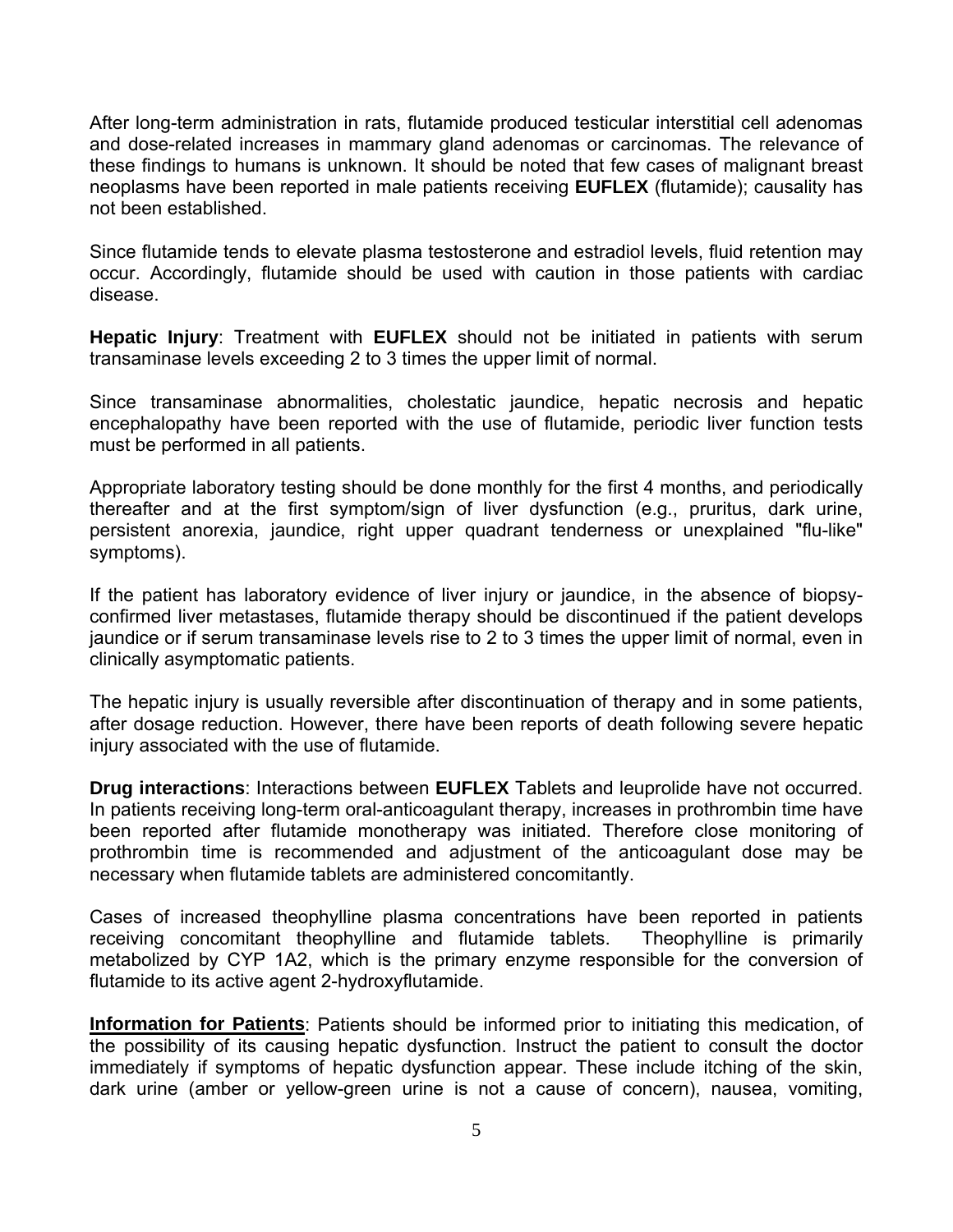persistent lack of appetite, yellow eyes or skin, tenderness in the right upper abdomen, or "flu-like" symptoms.

**EUFLEX** (flutamide) is indicated only for use in male patients.

Patients should be informed that **EUFLEX** and the drug used for medical castration should be administered concomitantly, and that they should not interrupt their dosing or stop taking these medications without consulting their physician.

## **ADVERSE REACTIONS**

The most frequently reported adverse reactions to **EUFLEX** (flutamide) Tablets monotherapy are gynecomastia and/or breast tenderness, sometimes accompanied by galactorrhoea. These reactions disappear upon discontinuation of treatment or reduction in dosage. The incidence of gynecomastia is reduced greatly when **EUFLEX** Tablets are administered concomitantly with an LHRH agonist.

The most frequently reported (greater than 5%) adverse experiences during treatment with **EUFLEX** Tablets in combination with a LHRH agonist are listed in the table below. For comparison, adverse experiences seen with a LHRH agonist and placebo are also listed in the following table.

|                                | (n=294)      | $(n=285)$    |
|--------------------------------|--------------|--------------|
|                                | Flutamide +  | Placebo +    |
|                                | LHRH-agonist | LHRH-agonist |
|                                | $%$ All      | $%$ All      |
| <b>Hot Flashes</b>             | 61           | 57           |
| Loss of Libido                 | 36           | 31           |
| Impotence                      | 33           | 29           |
| <b>Diarrhea</b>                | 12           | 4            |
| Nausea/Vomiting                | 11           | 10           |
| Gynecomastia                   | 9            | 11           |
| Other                          |              | 9            |
| <b>Other Gastro-Intestinal</b> |              |              |

As shown in the table, for both treatment groups, the most frequently occurring adverse experiences (hot flashes, loss of libido, impotence) were those known to be associated with low serum androgen levels and known to occur with LHRH-agonists alone.

The only notable difference between these treatment groups was the higher incidence of diarrhea in the flutamide + LHRH-agonist group (12%; severe in 5%) as compared to the placebo + LHRH-agonist group (4%; were severe in less than 1%).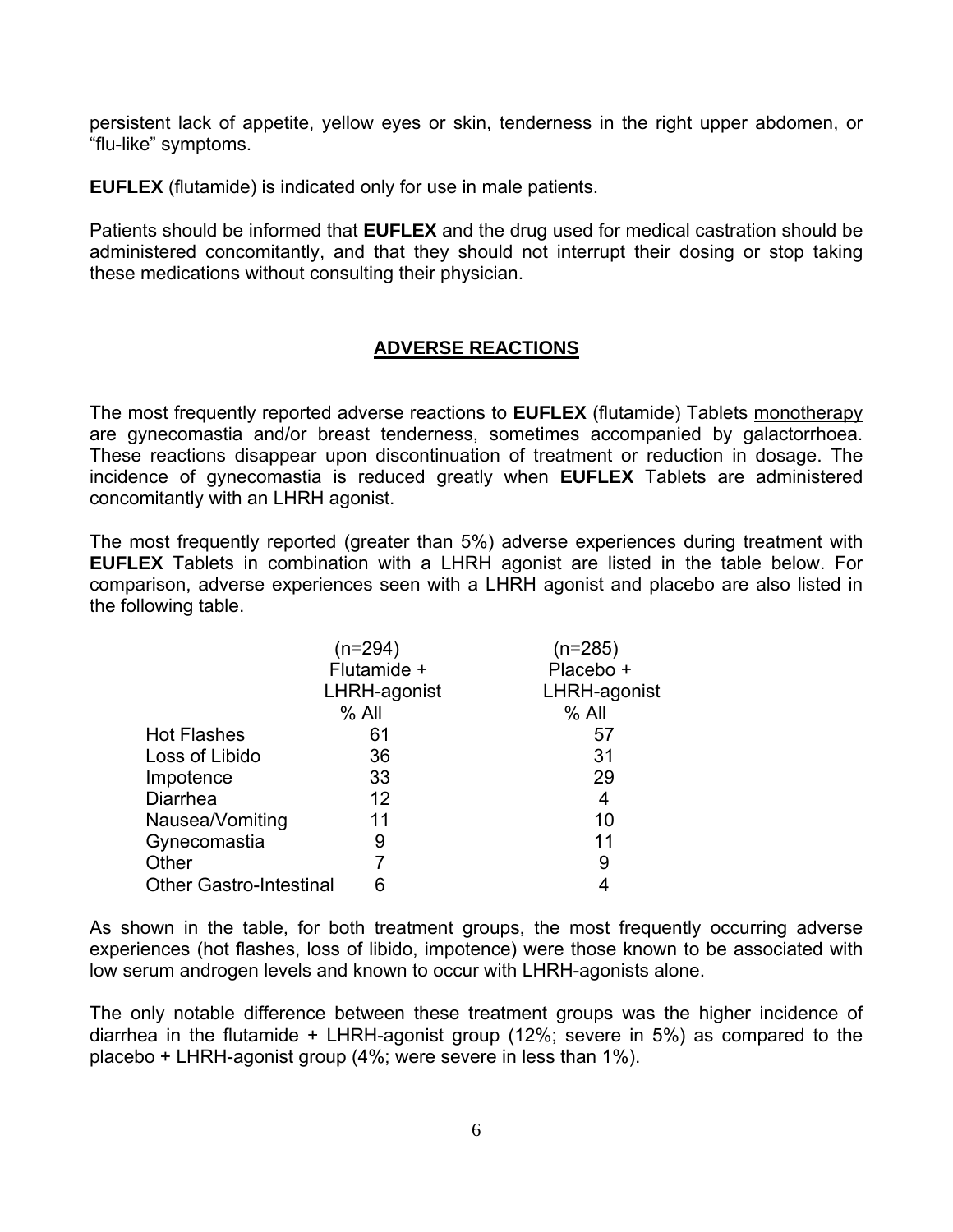In addition, the following adverse reactions were reported during treatment with flutamide +LHRH-agonist. No causal relatedness of these reactions to drug treatment has been made, and some of the adverse experiences reported are those that commonly occur in elderly patients.

**Cardiovascular System**: hypertension in 1% of patients. Rarely thrombophlebitis, pulmonary embolism, myocardial infarction.

**Central Nervous System**: CNS (drowsiness/confusion/depression/anxiety/nervousness) reactions occurred in 1% of patients. Rarely insomnia, tiredness, headache, dizziness, weakness, malaise, blurred vision and decreased libido have been reported.

**Endocrine System**: gynecomastia in 9% of patients. Rarely breast tenderness sometimes accompanied by galactorrhoea.

**Gastrointestinal System**: nausea/vomiting occurred in 11%; diarrhea 12%, anorexia 4%, and other gastro-intestinal disorders occurred in 6% of patients. Increased appetite, indigestion and constipation have also been reported.

**Hematopoietic System**: anaemia occurred in 6% of patients, leukopenia 3%, thrombocytopenia 1%.

**Liver and Biliary System**: clinically evident hepatitis and jaundice occurred in <1% of patients.

**Skin:** irritation at the injection site and rash occurred in 3% of patients. Photosensitivity reactions have been reported in five patients.

**Other**: Pruritus, ecchymosis, herpes zoster, thirst, lymphedema, lupus-like syndrome, hematuria, reduced sperm counts have been reported rarely in long-term treatment. Edema occurred in 4% of patients; neuromuscular, genitourinary symptoms occurred in 2% of patients. Interstitial lung disease occurred in <1% of patients.

*Additional Adverse Experiences*: In addition, the following adverse experiences have been reported during world-wide marketing of EUFLEX Tablets: hemolytic anemia, macrocytic anemia, methemoglobinemia, sulfhemoglobinemia, photosensitivity reactions -- including erythema, ulcerations, bullous eruptions, and epidermal necrolysis -- and change in urine color to an amber or yellow-green appearance, which can be attributed to flutamide and/or its metabolites. Also observed were cholestatic jaundice, hepatic encephalopathy and hepatic necrosis. The hepatic conditions were usually reversible after discontinuing therapy; however, there have been reports of death following severe hepatic injury associated with use of flutamide. Hyperglycemia and aggravated diabetes mellitus have been reported very rarely.

Two reports of malignant male breast neoplasms in patients being dosed with EUFLEX have been reported. One involved aggravation of a pre-existing nodule which was first detected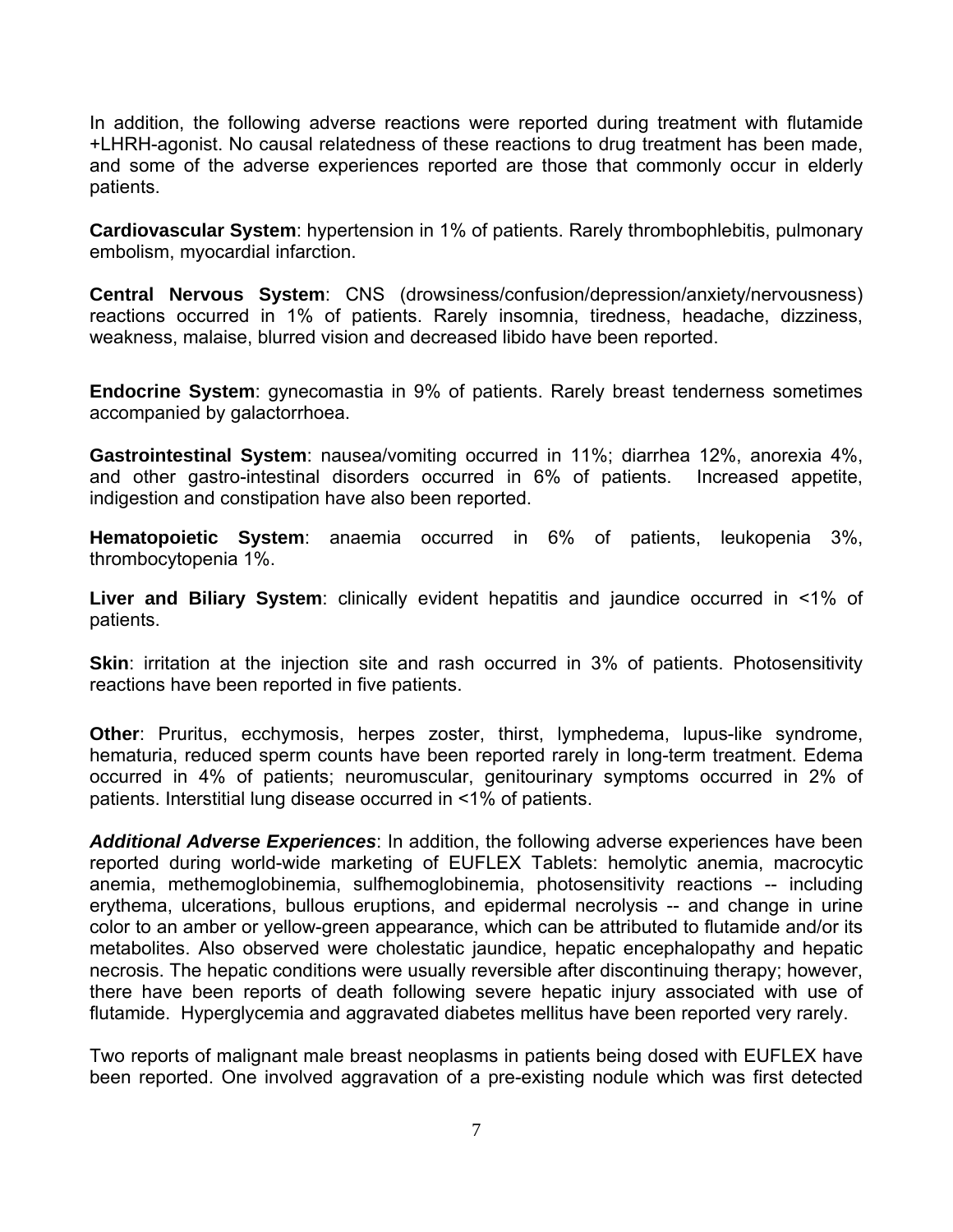three to four months before initiation of EUFLEX monotherapy in a patient with benign prostatic hypertrophy. After excision, this was diagnosed as a poorly differentiated ductal carcinoma. The other report involved gynecomastia and a nodule noted two and six months respectively, after initiation of EUFLEX monotherapy for treatment of advanced prostatic carcinoma. Nine months after the initiation of therapy, the nodule was excised and diagnosed as a moderately differentiated invasive ductal tumor staged T4N0M0, G3, no metastases had advanced.

**Laboratory Values**: Reported abnormal laboratory test results include elevated SGOT (AST), SGPT (ALT); elevated blood urea nitrogen (BUN) and bilirubin levels; less frequently, elevated serum creatinine levels and elevated gamma-glutamyl transferase levels have been reported.

## **SYMPTOMS AND TREATMENT OF OVERDOSE**

In animal studies with flutamide alone, signs of overdose included hypoactivity, piloerection, slow respiration, ataxia, and/or lacrimation, anorexia, tranquillization, emesis and methemoglobinemia.

Clinical trials have been conducted with flutamide in doses up to 1500 mg per day for periods up to 36 weeks with no serious adverse effects reported. Those adverse reactions reported included gynecomastia, breast tenderness and some increases in SGOT. The single dose of flutamide ordinarily associated with symptoms of overdose or considered to be lifethreatening has not been established.

Since flutamide is highly protein bound, dialysis may not be of any use as treatment for overdose. As in the management of overdosage with any drug, it should be borne in mind that multiple agents may have been taken. Gastric lavage may be considered. General supportive care, including frequent monitoring of the vital signs and close observation of the patient, is indicated.

### **DOSAGE AND ADMINISTRATION**

The recommended dosage of EUFLEX (flutamide) in combination with orchiectomy or in combination with an LHRH agonist is one 250 mg tablet three times a day at eight-hour intervals. In combination with an LHRH agonist, either the two agents may be initiated simultaneously, or EUFLEX tablet therapy may be started 24 hours prior to initiation of the LHRH agonist.

In the management of bulky locally advanced Stage  $B<sub>2</sub>$  and Stage C prostatic carcinoma, the recommended dosage is one 250 mg tablet, three times a day at eight-hour intervals. EUFLEX should be started simultaneously or 24 hours prior to initiation of the LHRH agonist.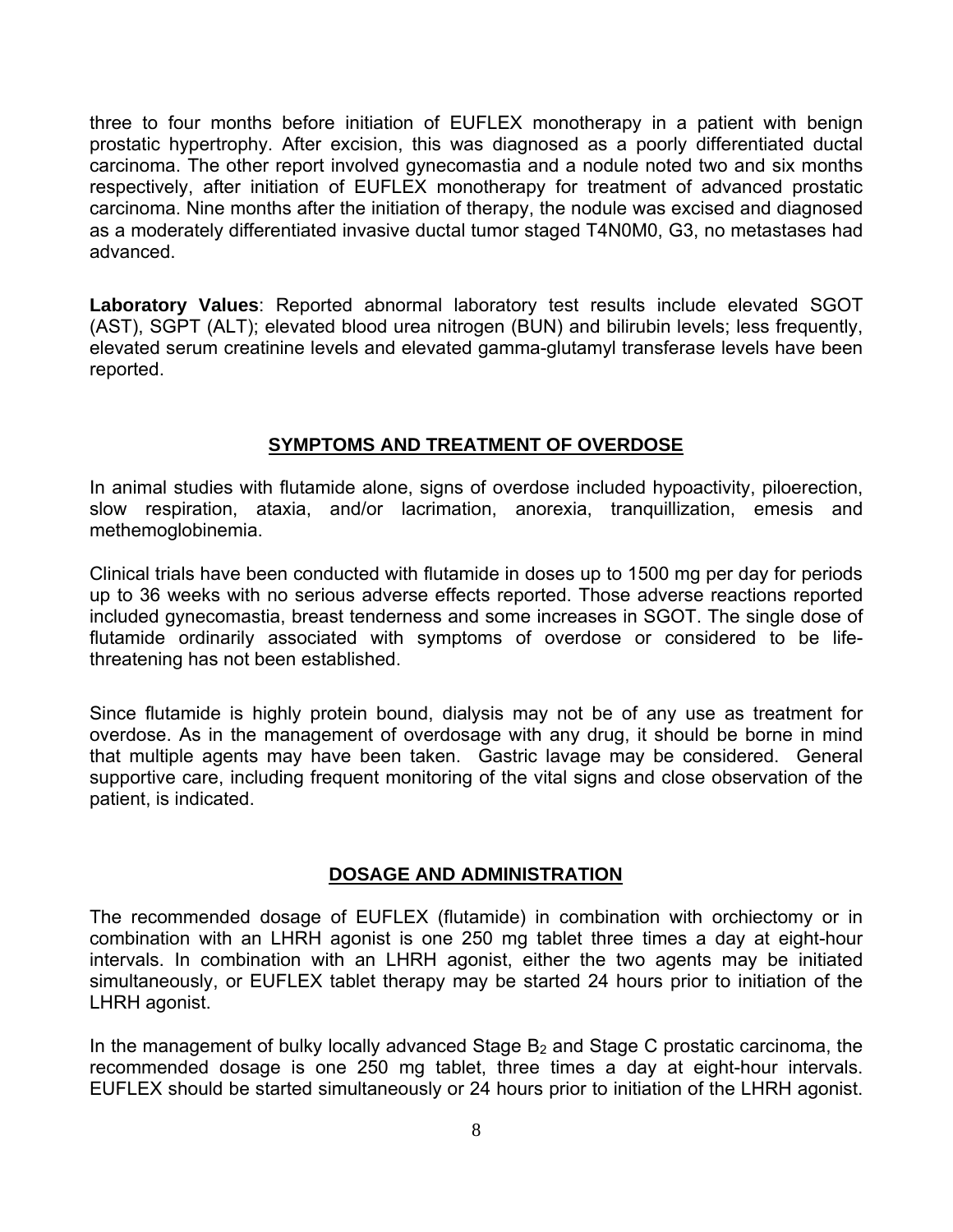Administration of EUFLEX should begin eight weeks prior to external beam radiation therapy and continue through the course of radiation therapy.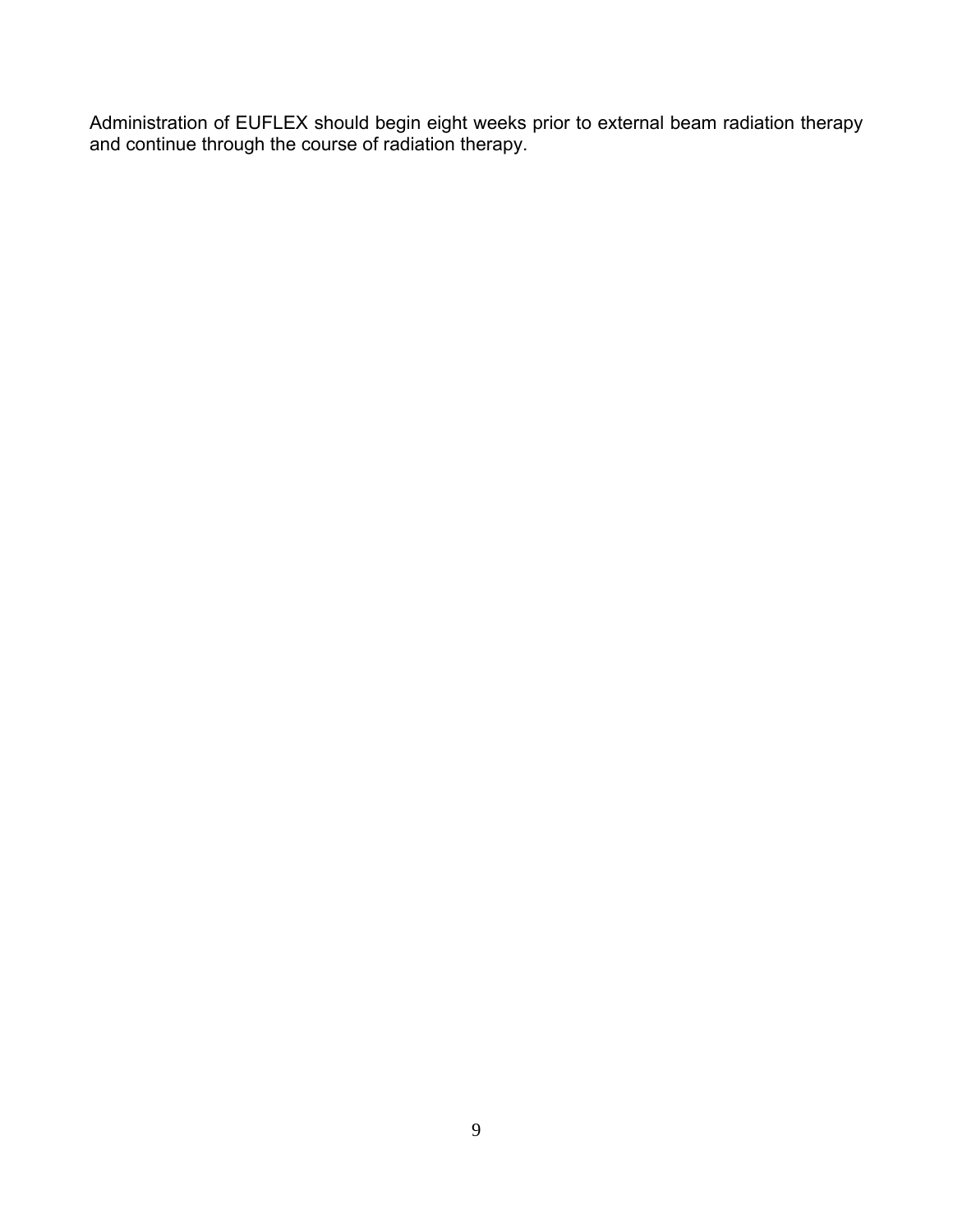## PHARMACEUTICAL INFORMATION

## Flutamide:



Molecular Formula:  $C_{11}H_{11}N_2O_3F_3$ 

Molecular Weight: 276.21

Chemical Name: 2-methyl-N-(4-nitro-3-(trifluoromethyl) phenyl) propanamide.

Description: Buff to yellow powder.

## **AVAILABILITY OF DOSAGE FORMS**

Each round, biconvex, pale yellow, compressed tablet, engraved with "EUFLEX" on one face, and a single score on the other with the "SP" logo engraved on each side of the score line, contains: flutamide 250 mg. Nonmedicinal ingredients: cellulose, lactose, magnesium stearate, pregelatinized starch, silicon dioxide and sodium lauryl sulfate. Tartrazine-free. Bottles of 100. Store between 15° and 30°C. Protect from light and excessive moisture.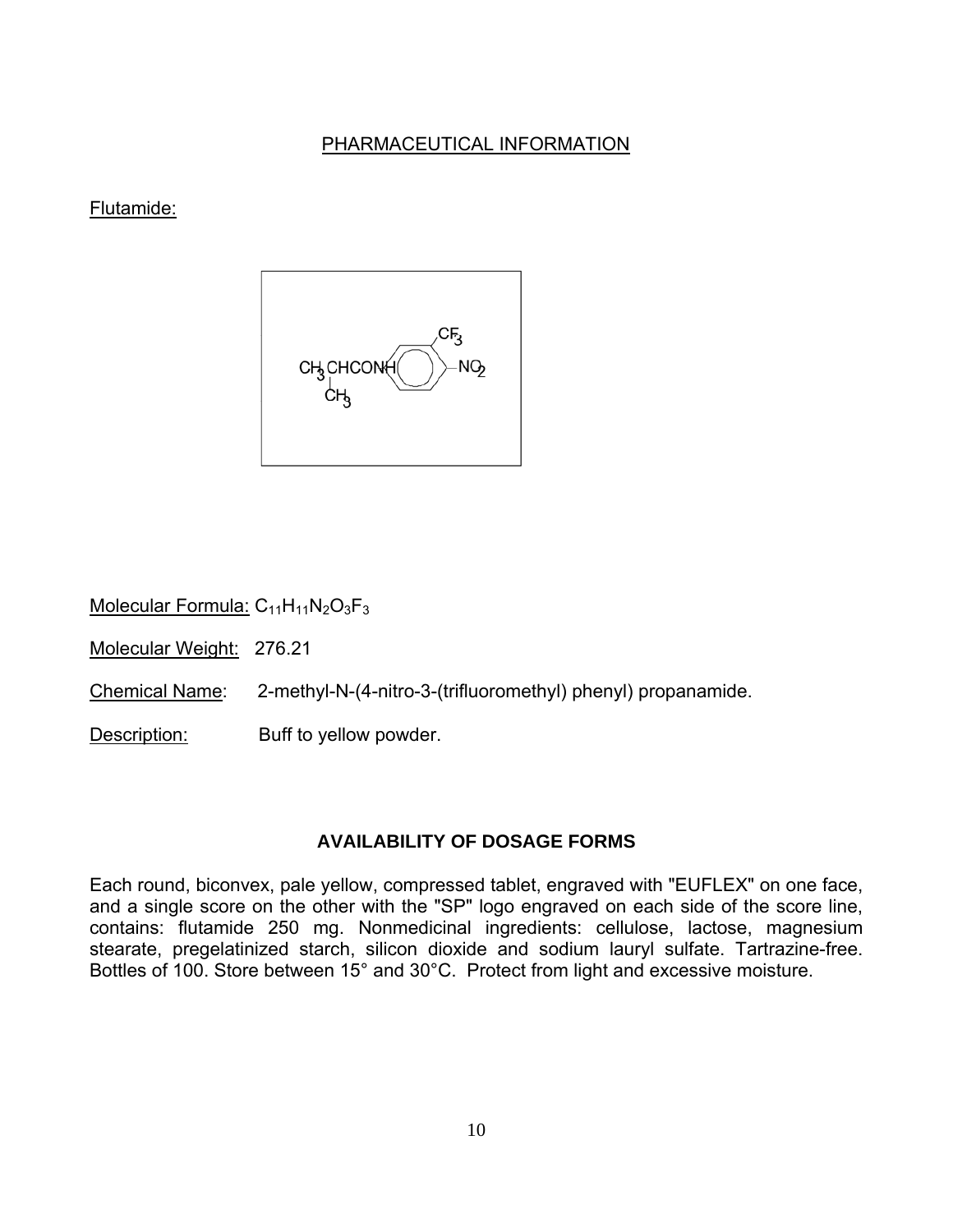## **INFORMATION FOR THE CONSUMER**

- Read this information carefully each time your prescription is refilled because there may be new information available.

- This summary does not tell you everything you need to know about EUFLEX (flutamide) therapy. Your doctor is the best source of information about your treatments. Ask your doctor about questions you have.

## **What is EUFLEX Therapy?**

**EUFLEX** tablet, in combination with other therapies, is a treatment option for men with some types of prostate cancer.

Prostate cancer results from the abnormal growth of prostate cells. Medical scientists do not know exactly what causes the abnormal cells, but age, environment and genetics are important factors. Male hormones ("androgens") cause the cancer to grow. The cancer growth can be slowed down by blocking the effect of androgens.

Prostate-specific antigen (PSA) is a marker used for monitoring cancer progression and response to therapy. PSA can be measured from a blood sample. PSA levels are usually elevated in cancer progression and low when responding to therapy.

**EUFLEX** is used together with an injection called "LHRH agonist", as a combined treatment, called "total androgen blockade". The goal of this treatment is to reduce androgen levels and to block the effect of androgen on the tumor. The LHRH agonist reduces androgen levels. **EUFLEX** therapy blocks the effect of androgen on the tumor.

## **Who Should Not Take EUFLEX?**

You should not take **EUFLEX** tablets if you have liver problems or if you are allergic to it. Women should not take **EUFLEX** tablets.

## **Important Risks You Should Know About EUFLEX Therapy**

Some men taking **EUFLEX** had liver injury and needed to be hospitalized. In rare cases, men died because of liver failure while they were taking **EUFLEX** tablets. In about half of these cases, the liver failure occurred in the first 3 months that they were taking **EUFLEX** tablets.

Because **EUFLEX** can cause liver failure, it is very important that you have all blood tests recommended by your doctor. These tests help identify whether you are having liver problems. A recommended schedule for these blood tests is:

- before starting **EUFLEX** treatment
- every month for the first 4 months of therapy
- periodically after the first 4 months

Also, your doctor will be monitoring your PSA blood concentrations during treatment. If PSA values remain high or start to increase, it is likely that your EUFLEX and LHRH agonist treatment will be discontinued. Your PSA values will continue to be monitored for 6 to 8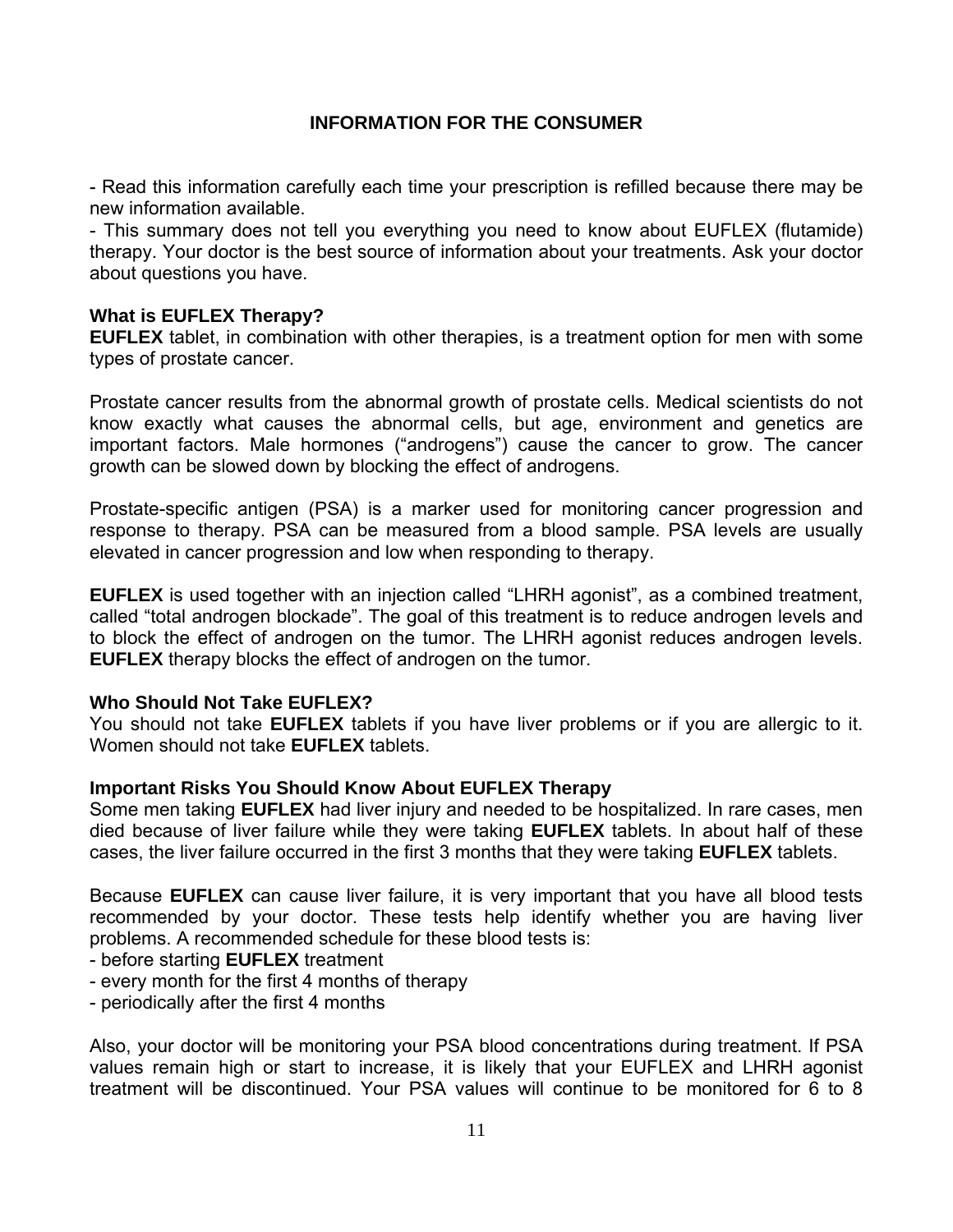weeks after discontinuing treatment to see if the PSA values go down, and whether other forms of treatment should be considered.

In addition, you should call your doctor right away if you have any of the following signs or symptoms:

- loss of appetite
- nausea and vomiting
- stomach or abdominal pain
- fatigue (feeling extremely tired)
- flu-like symptoms (muscle aches, soreness)
- brown urine
- jaundice (yellowing of the skin or whites of the eyes)

### **How to Take EUFLEX**

- Take your **EUFLEX** tablets as your doctor has prescribed.

- Your doctor will determine whether **EUFLEX** therapy is right for you based on many different factors. These include how large your tumor is, how far it has spread, and your physical condition. In addition to **EUFLEX** tablets, you may be getting other treatments including regular injections of LHRH agonist or radiation therapy. Do not stop or interrupt any treatment without consulting your healthcare professional.

- If you miss a dose of **EUFLEX** tablets, simply continue therapy with your next scheduled dose. Do not try to make up for it by taking extra tablets.

### **Taking Other Medicines**

If you are taking any other medicines, tell your doctor before beginning **EUFLEX** therapy. Euflex is known to interact with anti-coagulant medication as well as drugs containing theophylline as an active ingredient.

### **Other Possible Side Effects of Taking EUFLEX Tablets**

In a medical study, when **EUFLEX** tablets were taken together with an LHRH agonist, the most common side effects were hot flashes, loss of sex drive (libido), and impotence. In addition, some men had diarrhea, nausea or vomiting, and breast enlargement.

In another medical study, when **EUFLEX** was taken together with goserelin acetate (an LHRH agonist) and radiation therapy, the side effects of **EUFLEX** were about the same as when radiation therapy was given alone. These included hot flashes, diarrhea, nausea, and skin rash.

## **What to do when you get Diarrhea**

If you experience moderate diarrhea due to **EUFLEX** tablets, the following advice may help:

- drink plenty of fluids
- reduce your intake of dairy products (for example, milk, cheese, yogurt)
- increase your intake of whole grains, fruits and vegetables
- stop laxative use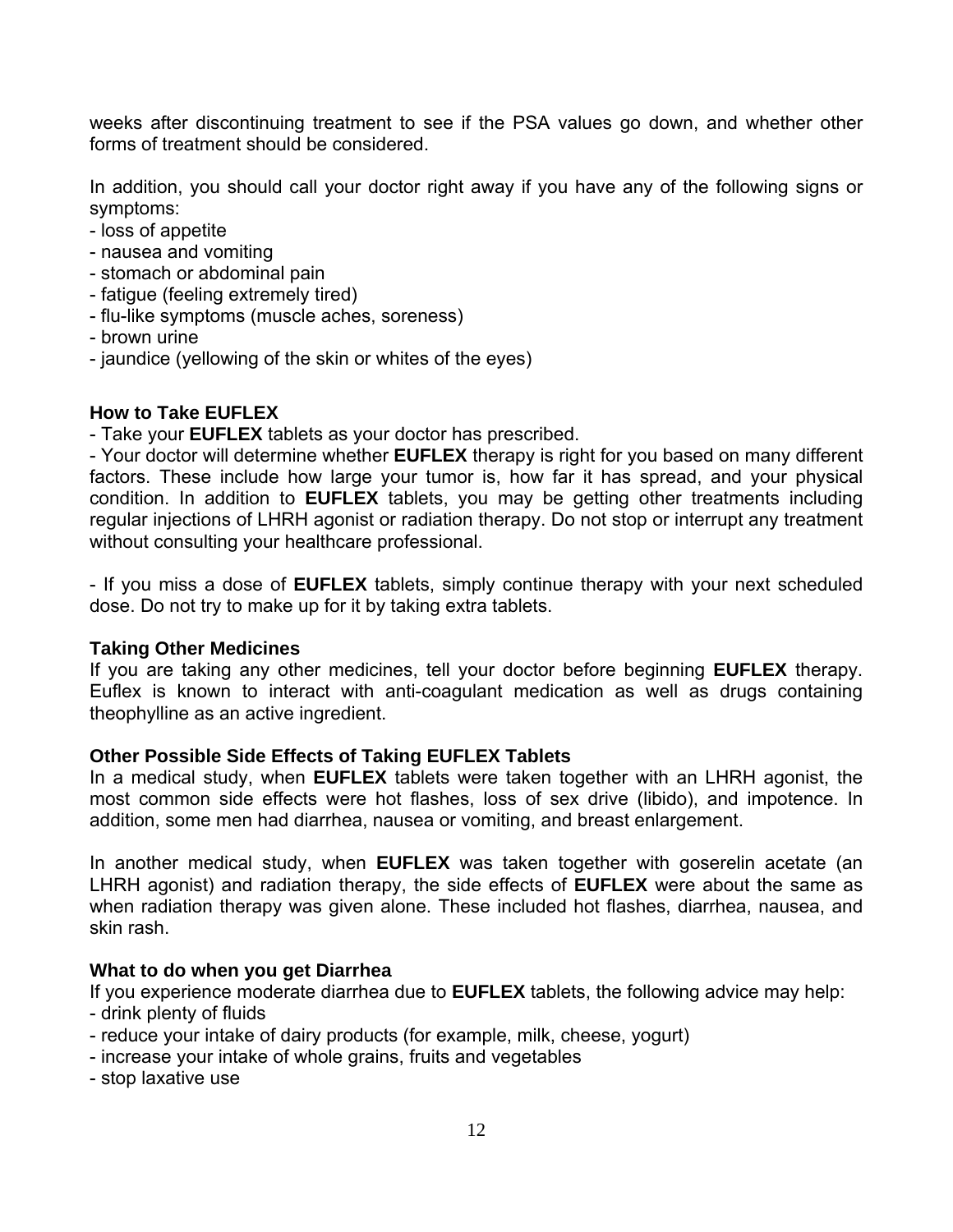- take nonprescription antidiarrheal medicines

If your diarrhea continues or it becomes severe, contact your doctor right away.

### **Other Laboratory Tests Your Doctor May be Performing**

Your doctor may perform other regular tests (such as the PSA [Prostate Specific Antigen] blood test) to ensure that your body is responding to treatment. Ask your doctor if you have any questions about how your **EUFLEX** therapy is being monitored.

Please ask your doctor about any questions concerning prostate cancer or **EUFLEX** therapy, or you can also ask for a more detailed leaflet that is written for healthcare professionals.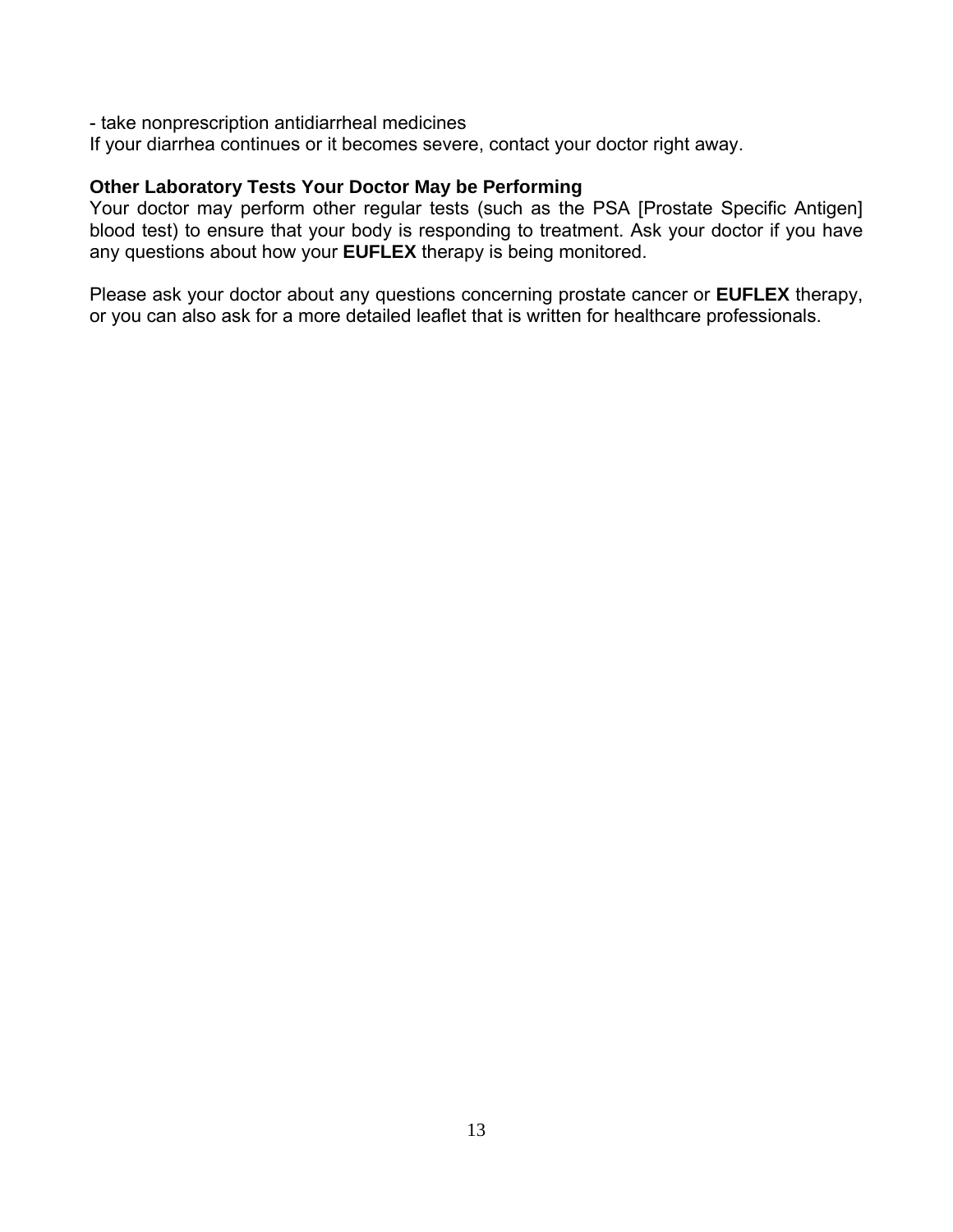## **PHARMACOLOGY**

**General**: In animal studies, flutamide demonstrates potent antiandrogenic effects. It exerts its antiandrogenic action by inhibiting androgen uptake and/or by inhibiting nuclear binding of androgen in target tissues or both. Prostatic carcinoma is known to be androgen-sensitive and responds to treatment that counteracts the effect of androgen and/or removes the source of androgen, e.g. castration.

## **CLINICAL STUDIES**

Flutamide has been demonstrated to interfere with testosterone at the cellular level. This can complement medical castration achieved with leuprolide, which suppresses testicular androgen production by inhibiting luteinizing hormone secretion.

**Combination therapy:** To study the effects of combination therapy, 617 patients (311 different leuprolide + flutamide, 306 leuprolide + placebo) with previously untreated advanced prostatic carcinoma were enroled in a large multicentered, controlled clinical trial.

Three and one-half years after the study was initiated, median survival had been reached. The median actuarial survival times is 34.9 months for patients treated with leuprolide and flutamide versus 27.9 months for patients treated with leuprolide alone. This seven-month increment represents 25% improvement in overall survival with the flutamide therapy. Analysis of progression free survival showed a 2.6 month improvement in patients who received leuprolide plus flutamide, a 19% increment over leuprolide and placebo.

Locally Advanced Prostatic Carcinoma: A prospective, multicenter, phase-three trial evaluated the efficacy and safety of the therapy regimen of flutamide and goserelin acetate administered prior to and during definitive external beam radiation therapy to patients with bulky, locally advanced, clinical stage  $B_2$  or C prostate cancer. Patients randomized to the treatment group received flutamide at a dose of 750 mg/day (250 mg three times a day) initiated eight weeks prior to the start of radiation therapy and continued for a total of 16 weeks or until the last day of radiation therapy, whichever occurred first. Flutamide treatment was continued during unexpected interruptions of radiation therapy. These patients also received a depot injection of goserelin acetate 3.6 mg administered subcutaneously into the anterior abdominal wall every four weeks for 16 weeks (total 4 injections) beginning eight weeks prior to initiation of radiation therapy. Patients in the control group were treated with radiation only.

The combination of flutamide and goserelin acetate administered prior to and during radiation therapy increased disease-free survival and loco-regional control without a clinically significant increase in toxicity. Approximately 75% of patients in both groups were alive four years after initial randomization; local failure occurred in 33% of the controls, but in only 16% of the treated patients (p<0.001). Over four years, 36% of the controls vs. 27% of the treated patients developed distant metastasis.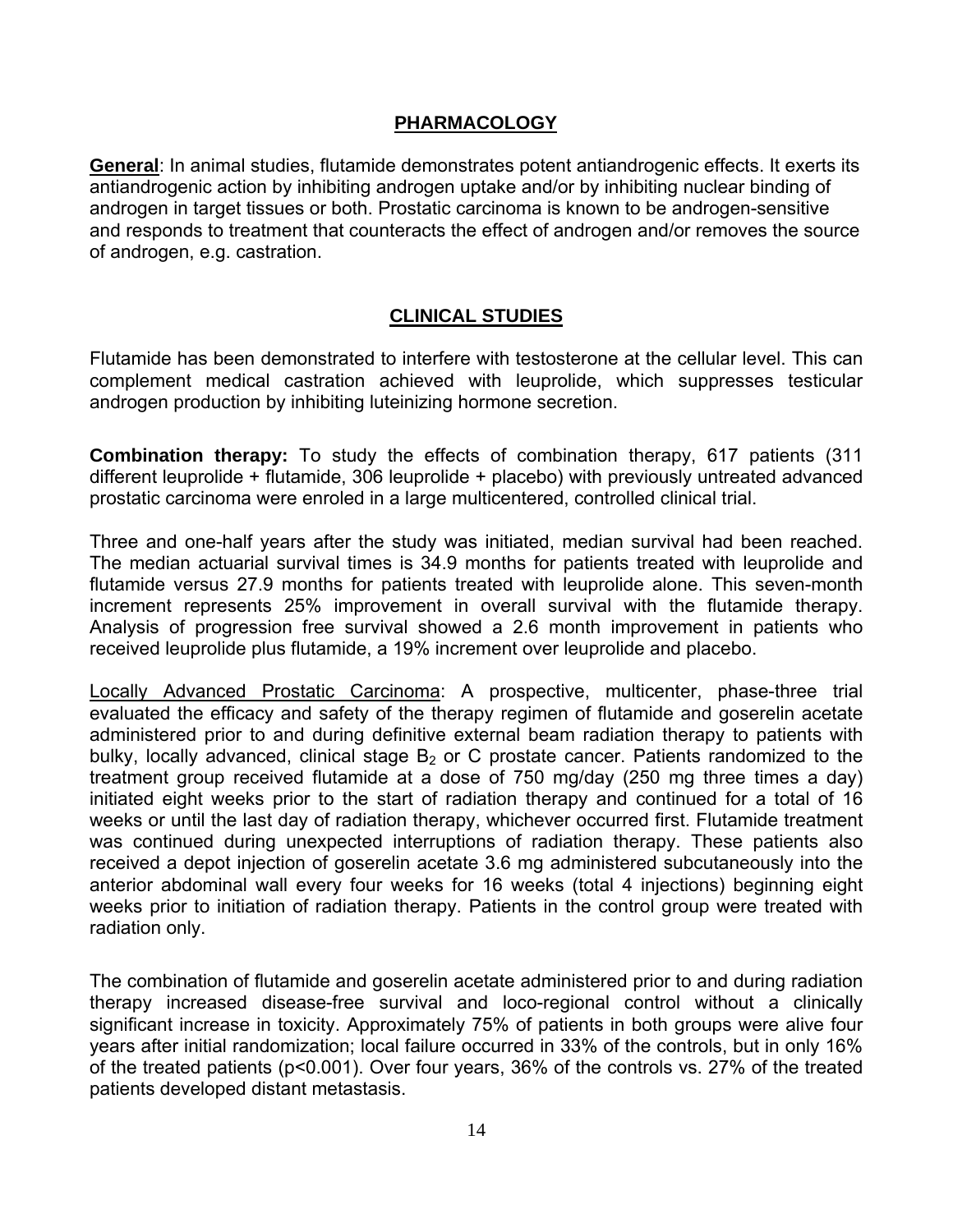When prostate-specific antigen (PSA) levels were not used as a criterion for the presence of disease, duration of disease-free survival was significantly longer in treated patients than in controls (p<0.001). Treated patients had an estimated median disease-free survival time of 4.4 years as compared to 2.6 years for control patients. Similarly, when normal PSA levels were considered as part of the survival criteria, treated patients had a significantly longer median disease-free survival time than controls (p<0.001). Patients in the treated group had an estimated median disease-free survival period of 2.7 years, while control patients achieved an estimated median disease-free survival time of 1.5 years. It is noteworthy that the increase in disease-free survival time observed among treated patients was achieved with 16 weeks of reversible androgen blockade.

External beam radiation therapy morbidity was not increased by the added combination of flutamide and goserelin acetate. Hot flashes and diarrhea were the most commonly reported adverse events among treated patients (46% and 40%, respectively). Diarrhea also was reported in 40% of the control patients as a late effect of the radiation therapy. Gynecomastia was reported in 3% of the treated patients; elevated SGOT levels were observed in 1% of patients in the treated group. Although more treated patients than controls had abnormal SGOT and/or SGPT levels during the follow-up period, more treated than control patients also had abnormal baseline values as well. During the follow-up period, levels of acid phosphatase were higher in controls than in treated patient.

## **TOXICOLOGY**

Signs of flutamide overdose were hypoactivity, piloerection, slow respiration, ataxia and/or lacrimation as seen in rat, mouse and guinea pig. Anorexia, tranquillization and emesis were observed in the cat and dog. The oral  $LD_{50}$  was in excess of 1000 mg/kg in the cat and dog.

A 52-week chronic oral toxicity study in male and female rats produced a dose-related decrease in body weight gain. Necropsy revealed the following drug-related changes: reduction in prostatic, seminal vesicle and male kidney size; a reduction in testicular or uterine size in the highest dosage groups (18 times human dose); increase in liver size, unusually textured and colored testes, and in females suppression of lactation. Histological drug-related changes in males included testicular interstitial cell hyperplasia, interstitial space edema, and at 52 weeks only, interstitial cell adenoma, spermatogenesis suppression, seminal vesicle and prostatic atrophy and an increase in the number of pituitary castration cells. The adenoma was related to the mechanism of action of flutamide and was species specific.

Carcinogenesis, Mutagenesis, Impairment of Fertility: Daily administration of flutamide to rats for 52 weeks at doses of 30, 90, or 180 mg/kg/day (approximately 3, 8, or 17 times the human dose), produced testicular interstitial cell adenomas at all doses.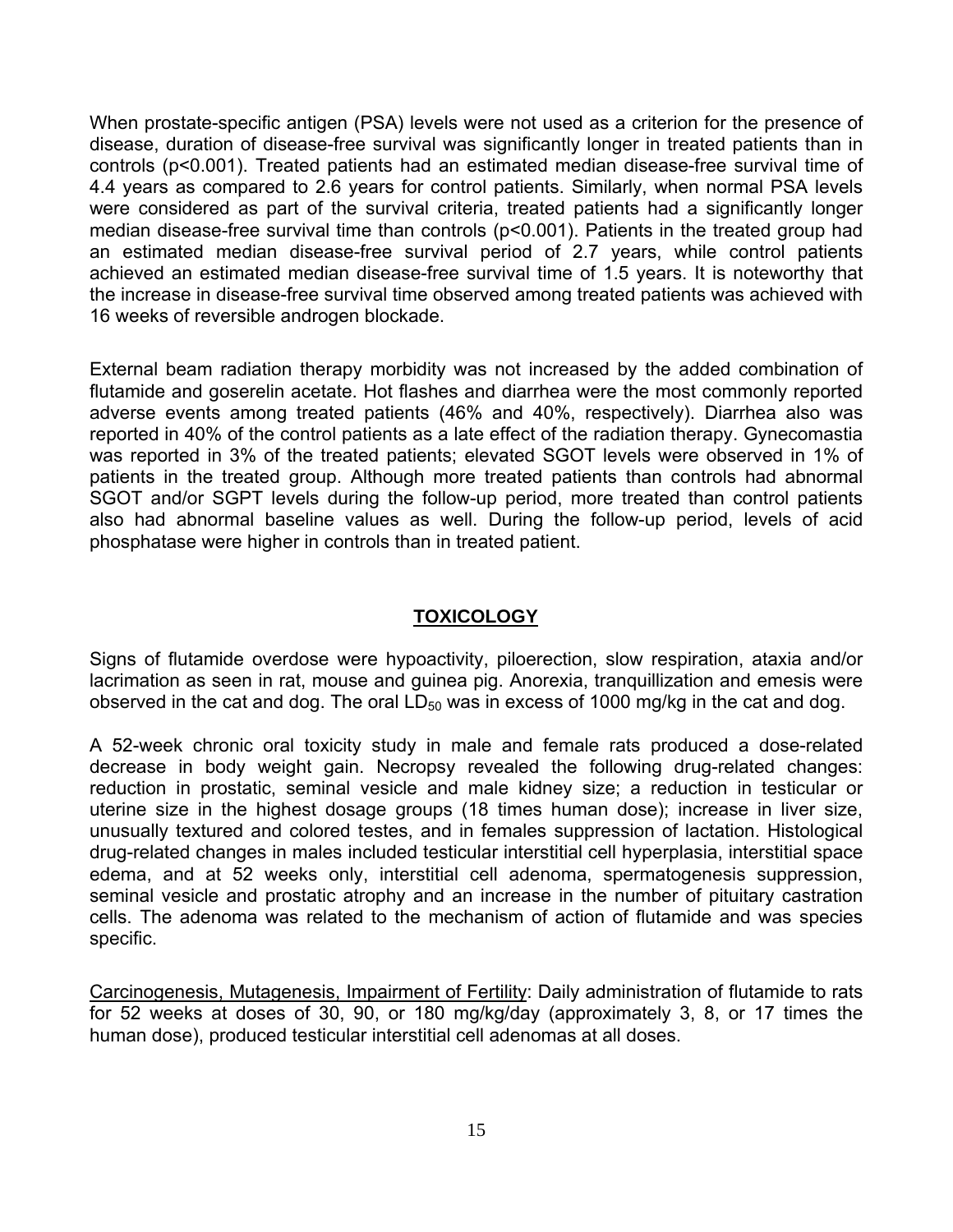Flutamide did not demonstrate DNA modifying activity in the Ames Salmonella/microsome Mutagenesis Assay. Dominant lethal tests in rats were negative.

Reduced sperm counts were observed during a six-week study of flutamide monotherapy in normal volunteers. Flutamide did not affect estrous cycles or interfere with the mating behaviour of male and female rats when the drug was administered at 25 and 75 mg/kg/day prior to mating. Males treated with 150 mg/kg/day (30 times the minimum effective antiandrogenic dose) failed to mate; mating behaviour returned to normal after dosing was stopped. Conception rates were decreased in all dosing groups. Suppression of spermatogenesis was observed in rats dosed for 52 weeks at approximately 3, 8, or 17 times the human dose and in dogs dosed for 78 weeks at 1.4, 2.3, and 3.7 times the human dose.

Histologic changes characteristic of the antiandrogenic activity of flutamide were observed in all species, and there was evidence of suppressed spermatogenesis. In rats only, testicular interstitial cell adenomas were increased in number after chronic administration of flutamide independent of the dose administered. In the chronic toxicity studies in male rats, dosedependent increases in mammary gland adenomas and carcinomas were observed. Both of these findings are related to the recognized mechanism of action of flutamide on endocrine sensitive cells.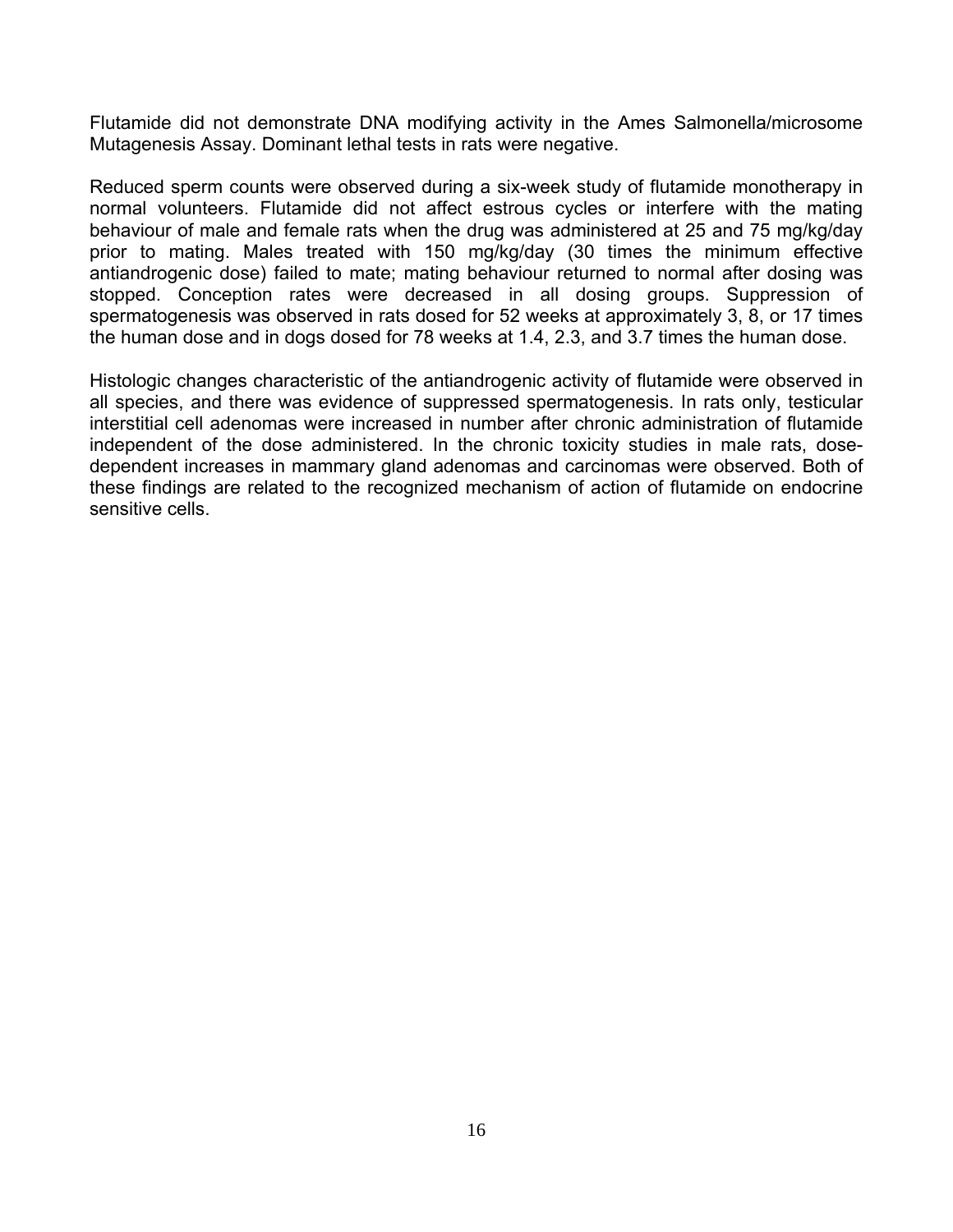### BIBLIOGRAPHY

- 1. Merck Canada Inc., data on file.
- 2. Neri R, Florance K, Koziol P, and Van Cleave S: A biological profile of a nonsteroidal antiandrogen, SCH 13521 (4-nitro-3'-trifluoromethyl-isobutyranilide). Endocr 91:427- 437, 1972.
- 3. Peets EA, Henson MF, and Neri R: On the mechanism of the antiandrogenic action of flutamide (α,α,α-trifluoro-2-methyl-4'-nitro-m-propionoto-toluidide) in the rat. Endocr 94:532-540, 1974.
- 4. Sogani PC, Ray B, and Whitmore WF Jr: Advanced prostatic carcinoma. Flutamide therapy after conventional endocrine treatment. Urology VI:164-166, 1975.
- 5. Sogani PC and Whitmore WF Jr: Experience with flutamide in previously untreated patients with advanced prostatic cancer. J Urol 122:640-643, 1979.
- 6. Katchen B and Buxbaum S: Disposition of a new, non-steroid, antiandrogen, α,α,αtrifluoro-2-methyl-4'-nitro-m-propiono-toluide (Flutamide), in men following a single oral 200 mg dose. J Clin Endocrinol Metab 41:373-379, 1975.
- 7. Airhart RA, Barnett TF, Sullivan JW, Levine RF, and Schlegel JU: Flutamide therapy for carcinoma of the prostate. South Med J 71: 798-801, 1978.
- 8. Kassem NY, Neri RO, and Munroe JS: Effect of flutamide, an antiandrogen on stage D cancer of the prostate. Clin Pharmacol Ther 29:256 (abstract), 1981.
- 9. Kassem NY and Neri RO: Flutamide in advanced cancer of the prostate. Clin Pharmacol Ther 31:238 (abstract), 1982.
- 10. Sogani PC, Vagaiwala MR, Whitmore WF Jr. Experience with flutamide in patients with advanced prostatic cancer without prior endocrine therapy. Cancer 54:744-750, August 15, 1984.
- 11. Neri R, Kassem N. Biological and clinical properties of antiandrogens. Progress in Cancer Research and Therapy 31: 507-518, 1984.
- 12. Crawford ED, Dawkins CA. Diagnosis and management of prostate cancer. Hospital Practice 159-171, March 15, 1986.
- 13. Waxman J. Gonadotrophin hormone releasing analogues open new doors in cancer treatment. Br Med J 295:1962-3, 1987.